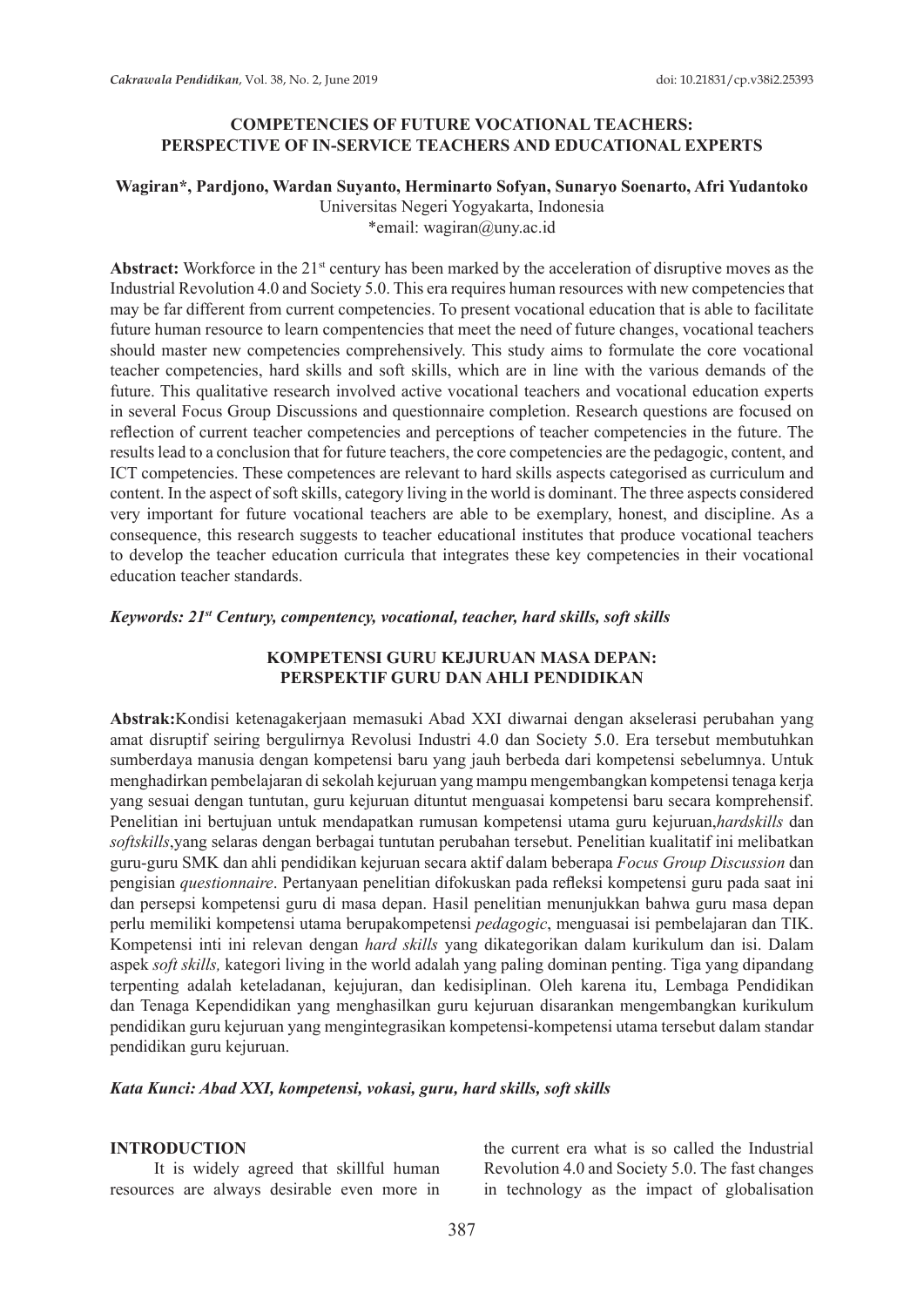have profound impact to education system. Specifically, vocational education is built to provide graduates beneficial for industries since they offer skills ready to be used by the employers (Billett, 2011; NCES, 2016; Sudira, 2016). Many surveys and research have been done to understand what skills are currently trending and expected by employers (Brockmann, Clarke, Méhaut, & Winch, 2008; Brockmann, Clarke, & Winch, 2008; Ellis, Kisling, & Hackworth, 2014). These research are very significant particularly to develop curriculum and instructional methods for vocational education.

The importance of research on the environment of the school is not doubted. As stated by Finch and Crunkilton (1999, p. 95), "The community surrounding a school has a major influence on the type of curriculum offerings, since local labor and supply demand, ... will aid curriculum planners in determining if established quality program standards can be met." Environment scanning includes not only the school resources and boundaries, but also the projected sources of employment. Knowledge about the trends in population is important to the teachers when developing vocational curriculum and instructions.

Vocational education is also known as technical education, technical and vocational education, or vocational education and training (Sudira, 2016). This paper uses the term of vocational education thoroughly. The vocational education refers to formal education system, such as high school that offers education of skills in meeting the needs of labour markets. There are at least nine vocational areas in which each represent a specific field-work: engineering, energy and mining, information and communication technology, health and social occupation, agribusiness and agro-technology, maritime, business and management, tourism, and arts and creative industry. For instances, vocational programs in the engineering field are construction, machinary, electricity, otomotive, and many more; while in the specific vocational programs of tourism includes hospitality, cullinary, catering, and fashion. The specification of the program means that there are particular job skills to be learned by the students (Tanggaard, 2007) since the aim of vocational education is to prepare students for successful employment in a labor market. Accordingly, the graduates are well trained during the education period and ready to use the skills at work.

Central to education system is the teacher (Johnston et al., 2016; Köpsén, 2014; Kukla-Acevedo, 2009; NCES, 2016). When the outcome of vocational schools are graduates to be occupied successfully in the field of their interest, this becomes the key role for the teachers that they should be able to design instructional system supporting the achievement of the outcomes. It is understood that the teacher is not the only component of the vocational education system, however their role is important as the active agent of the system. Their role brings direct impact to the process and also results of the education (Metzlera & Woessmann, 2012; Zhang, 2009). As a consequence, vocational teachers must have what it takes to teach and facilitate vocational students.

Grollmann (2008) asserted that the global reality of becoming vocational teachers is complex. The wide range of spectrum in vocational education becomes one of the determinants. Having professional skills is needed by a vocational teacher, in addition to their pedagogic competence (Flynn, Lissy, Alicea, Tazartes, & McKay, 2016). Vocational teachers are also expected to provide work experience and specific occupational knowledge to their students in order to facilitate school-to-work transition (Flynn et al., 2016; Grollmann, 2008). On the other hand, there is a shift of demand of labour market due to the current disruption era. Vocational school graduates may be required to have some new skills that are different to the older era. This brings consequence to vocational teachers to adjust with the complexity and changes.

According to Golombek and Johnson (2017), vocational teachers are different to academic teachers at public high schools. In some countries, the term of "productive subject matter" is used for job specific lesson, such as pottery, painting, brick laying, or welding; whereas generic lesson like language, mathematics, basic science, is named "normative subject matter". Both terms show a clear distinction that productive teachers may have more responsibility on preparing job-skills, while the normative teachers deliver more academic content as it is basing the productive knowledge. Nevertheless, it may be argued that normative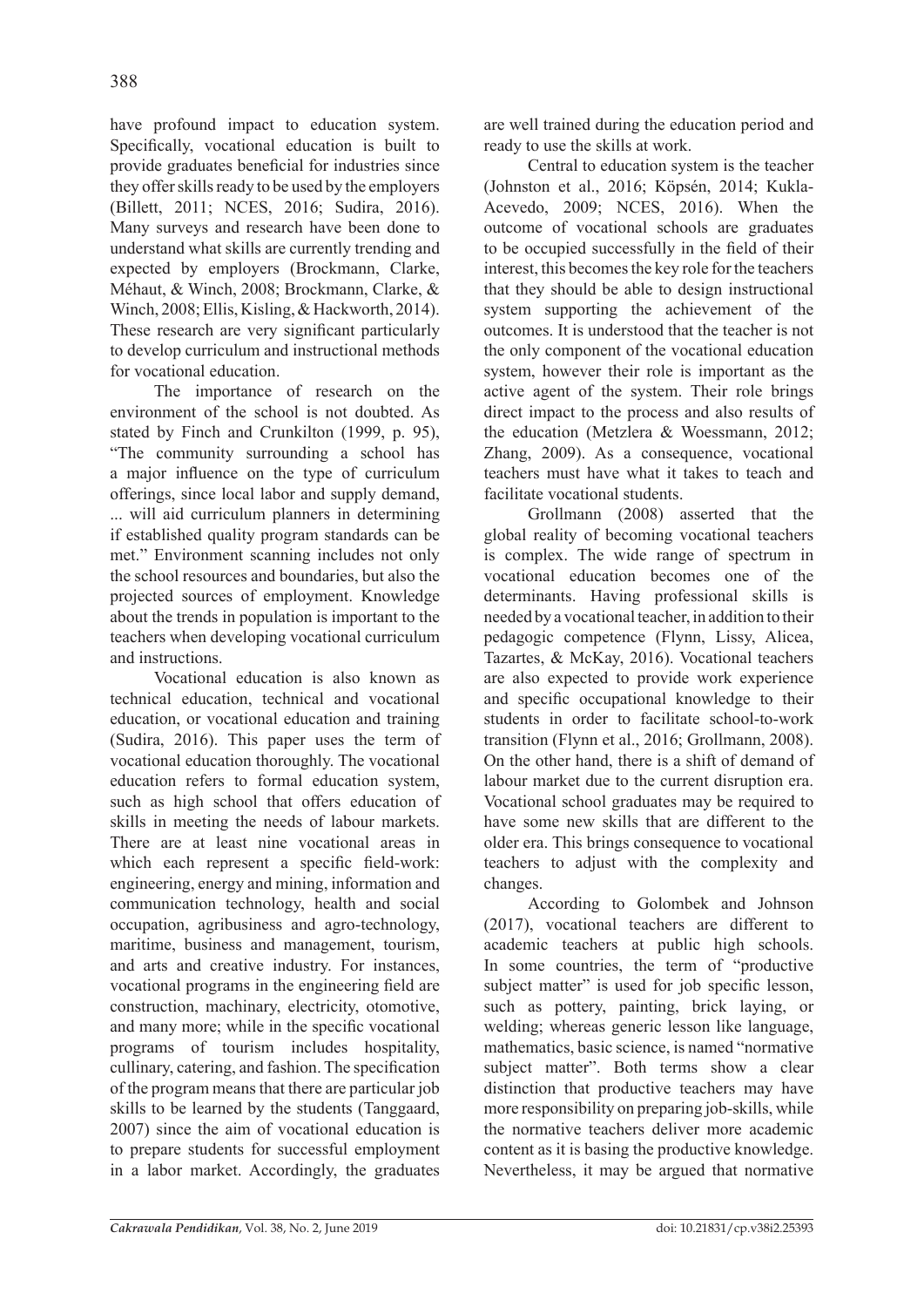teachers at vocational education should be able to contextualise the basic knowledge within the specific vocational program (Gonçalves, Dias, & Peralta, 2018; Kamin, 2016; Köpsén, 2014). For an example, general mathematics for farming is obviously different to the mathematics for engineering students. This indicates that there are core competences distinguising vocational teachers to the public teachers needed to be identified in order to understand the characteristic of vocational teachers.

The word of competence was introduced by the US educators when the competencebased-curriculum was proposed in the mid of 1990 (Harris, Guthrie, Hobart, & Lundberg, 1995). They define competence as characteristics on accomplishing a specific task. Cheng, Yeh, Liu, and Mok (2011) described it as an ability, a capability or the possesion of definite knowledge and skills, however, many has included attitude as part of competence. On the other hand, Kim et al. (2007) suggest that a competence should reflect four essential components, these are wholeness, mobilization, context-dependency, and learnability. First, it involves cognitive, affective, and behavioural aspects as a whole. Second, it makes possible the interconnection between the three aspects. Third, it demonstrates a specific context. Last, it can be learned. Moreover, core competence commonly refers to a very important or critical or urgent competence.

Pedagogical content knowledge has been argued to be a must competence for all teachers (Shulman, 1986), before Mishra and Koehler (2006) comprehensively explain that expected teachers should also posses technological knowledge. The integration of technology in the classroom is ultimate due to the rapid development and application of technology worldwide, including in industries. Accordingly, it is well understood that a competent vocational teacher needs pedagogical content and technological knowledge.

The distinction between competence and hard skill might be vague. It can be said that having hard skills makes somebody more competent. Although competence itself constitute knowledge and skills, hard skills are often related to specific ability or skill that can be learned (Miles & Wilson, 2004). This includes numeracy, literacy, and technical abilities.Thus, it can be said that competent teachers have

pedagogic knowledge, content knowledge, or technological knowledge, while they have hard skills on organizing lesson, identifying student's characteristics, and managing classroom and assessment.

Pedagogy may be described as the knowledge of teaching consisting of knowledge when and how to use an instructional strategy to deliver a content learning with the available resources, technology, curricular, and in accord with the characteristic of the lesson as well as the students (Westbrook et al., 2013). Subsequently, it may be argued that aspects of relevant hard skills may be categorised into four: curriculum, content, student, and technology.

While hard skills can be related to operational, academic, or technical ability, soft skills are the opposite. However, it is not easy to describe what they are as soft skills (Cukier, Hodson, & Omar, 2015) due to the many possible attributes can be included, as well as the inconsistency definition in the literature.

Soft skills are sometimes associated with attitude, character, values, or life skills. Ellis et al. (2014) depicts soft skills as skills needed to be employed. They mention that there are twentythree soft skills classified into six categories containing resource competencies, information competencies, interpersonal competencies, basic skills, thinking skilss, and personal qualities. Miles & Wilson(2004) argue that soft skills include communication skills, community skills, problem solving skills, information management skills, interpersonal skills, personal skills and technology skills. This indicate that soft skills support the acquisition of hard skills.

Binklley et al. (2012) introduce the KSAVE model that stands for Knowledge, Skills, Attitudes, Values and Ethics. Apparently, this model has been widely used to represent skills framework. The KSAVE model conssitutes of four categories: (1) ways of thinking, (2) tools for working, (3) methods od working, and (4) living in the world. Using this KSAVE model, soft skills may be elaborated in each category. Ways of thinking may include ability to learn, criticise, problem solve, take decision, creativity and innovation. While information and ICT literacy are categorised into tools for working, communication and collaboration are methods for working. Living in the world consists of personal aspects as part of community, such as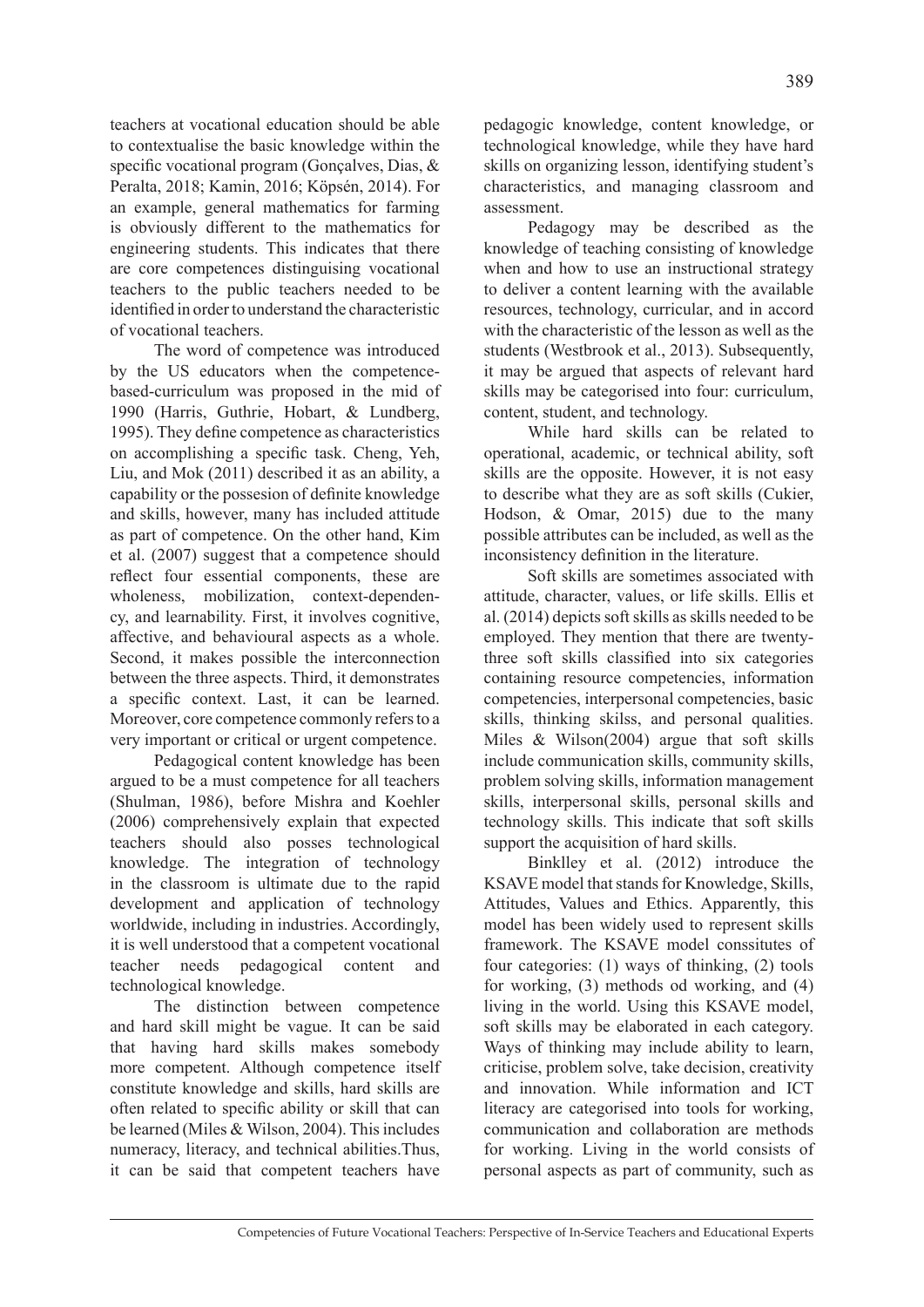390

social responsibility, citizenship, life and career. Since the KSAVE model seems to be neat and has been used widely, this model is used as the conceptual framework of soft skills in the presented study.

List of competency standard may have been developed by many educators(Grosch, 2017), however, there is a lack of study that is able to provide holistic picture of competencies of vocational teachers integrated with the most relevant hard skills as well as soft skills.

This study aims to formulate the most required vocational teacher competencies, including hard skills and soft skills aspects, which are in line with the various demands of the future. Research questions were focused on reflection of current teacher competencies and perceptions of teacher competencies in the future, by limiting the investigation on teacher competence, hard skills, and soft skills using the theoretical framework reviewed above. The results of this study illuminates our knowledge about the perception of in-service vocational teachers and experts, and also provide empirical background for the reform of future vocational teacher education.

### **METHOD**

A qualitative approach was applied to obtain empirical data in order to answer the

research questions. The approach is believed to assist the researcher in finding a comprehensive model of core vocational teacher competencies interacted with hard skills as well as soft skills. A number of eighteen vocational teachers from nine different expertise fields, who has been teaching more than ten years at vocational schools in Central of Java, Indonesia; six university lecturers majoring in vocational education; and four national stakeholders of vocational education are invited and involved actively in several Focus Group Discussions (FGD).

At the beginning of each FGD, the participants were asked to complete three questions. The first question is "List in order ten core competencies for an ideal future vocational teachers from the most needed to the least". This is an open question where the participants freely mentioned what they perceive as important competencies of vocational teachers. The second and the third question were given in 4-Likert's scale ranging from very urgent, urgent, less urgent, and not urgent. In the second and the third questions, thirty-three aspects of hard skills (Table 1) and seventy aspects of soft skills (Table 2) were to rate respectively. The data were then sorted from the most urgent to the least, before the percentage of the ten most urgent competencies, hard skills and soft skills were calculated and listed in descending order.

|    | Category/Aspects                                                                                |     |                                                 |  |  |  |
|----|-------------------------------------------------------------------------------------------------|-----|-------------------------------------------------|--|--|--|
|    | Content                                                                                         |     | Curriculum                                      |  |  |  |
| 1  | Selecting/developing learning resources                                                         | L   | Managing classroom                              |  |  |  |
| 2  | Designing learning material more interesting                                                    | 2   | Managing practicum                              |  |  |  |
| 3  | Organising content of subject matter                                                            | 3   | Arranging theoretical lesson                    |  |  |  |
| 4  | Mastering practicum content                                                                     | 4   | Applying instructional method                   |  |  |  |
| 5  | Mastering theory                                                                                | 5   | Conducting contextual learning                  |  |  |  |
| 6  | Understanding content of lesson                                                                 | 6   | Able to do research                             |  |  |  |
|    | <b>Student</b>                                                                                  |     | Understanding curriculum organisation           |  |  |  |
| 1. | Understanding student characteristics<br>Motivating students<br>10<br>Planning educating lesson |     | Conducting lesson                               |  |  |  |
| 2. |                                                                                                 |     | Conducting assessment                           |  |  |  |
| 3. |                                                                                                 |     | Involving in learning innovation                |  |  |  |
|    |                                                                                                 | 11  | Understanding standard of learning competencies |  |  |  |
|    | <b>Technology</b>                                                                               | 12. | Having information literacy                     |  |  |  |
|    | Having computer literacy                                                                        | 13. | Leading discussion                              |  |  |  |
| 2  | Using ICT for teaching                                                                          | 14. | Having educational insight                      |  |  |  |
| 3  | Using educational technology                                                                    | 15. | Planning assessment                             |  |  |  |
| 4  | Using media and educational tools                                                               | 16. | Writing lesson plan                             |  |  |  |
| 5  | Using technological equipment                                                                   | 17  | Accomplishing learning Administration           |  |  |  |
| 6  | Having knowledge of recent technology                                                           |     |                                                 |  |  |  |
|    | Creating media                                                                                  |     |                                                 |  |  |  |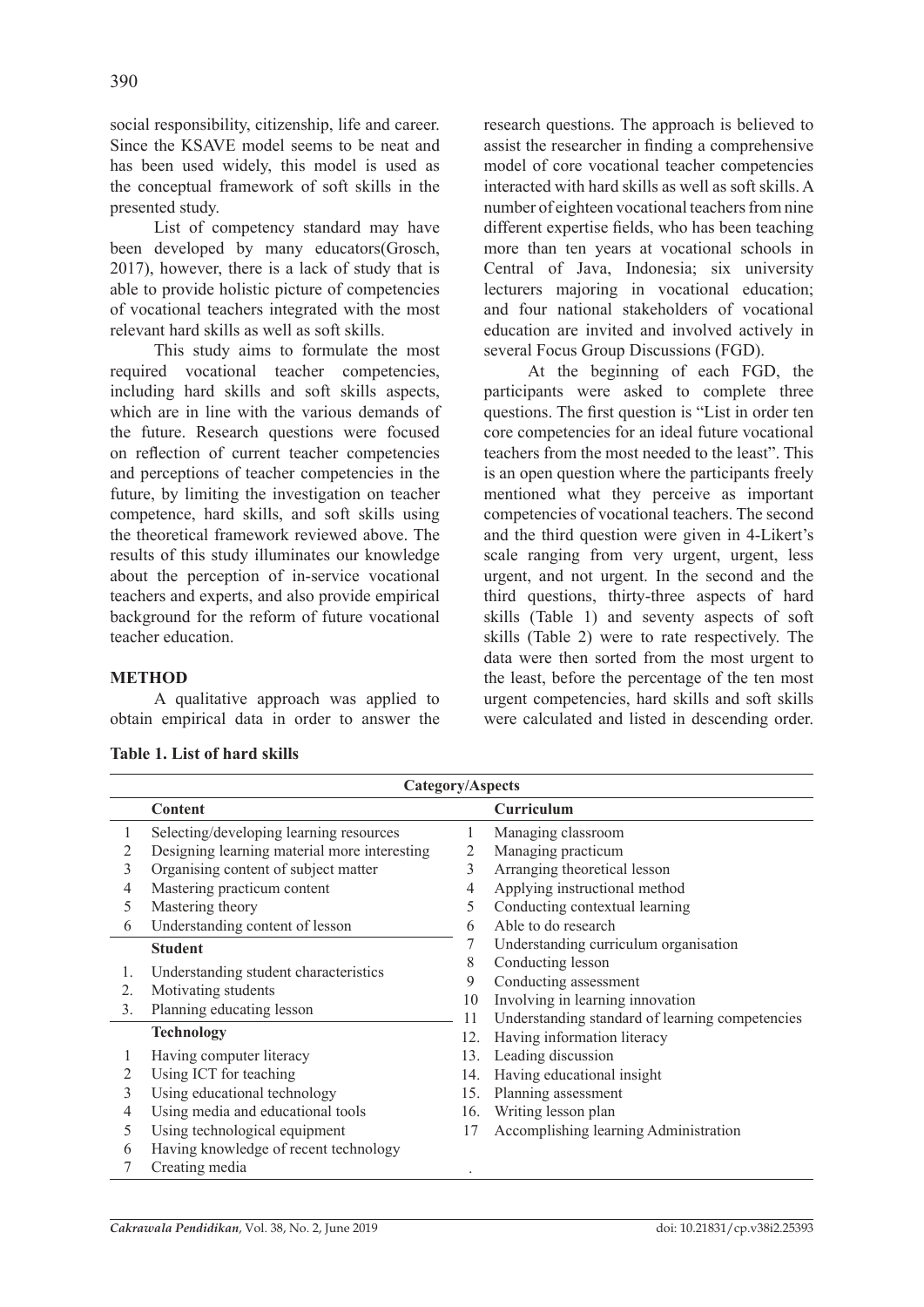|                | Category/Aspects                |                |                                    |  |
|----------------|---------------------------------|----------------|------------------------------------|--|
|                | Living in the world             |                | <b>Methods of working</b>          |  |
| $\mathbf{1}$   | Able to manage conflict         | 1              | Able to give advice                |  |
| $\overline{c}$ | Applying ethics                 | $\overline{2}$ | Able to share creative ideas       |  |
| 3              | Calm and confident              | 3              | Able to speak foreign language     |  |
| $\overline{4}$ | Compliance with rule            | $\overline{4}$ | Collaborative with school elements |  |
| 5              | Discipline                      | 5              | Communication skills               |  |
| 6              | Emphaty                         | 6              | Competitive and sportmanlike       |  |
| 7              | Encouraged to achieve           | $\tau$         | Cooperative                        |  |
| 8              | Exemplary                       | $\,$ 8 $\,$    | Implementing plans                 |  |
| 9              | Flexible and adaptive           | $\mathfrak{g}$ | Listening skill                    |  |
| 10             | Friendly and sociable           | 10             | Negosiation                        |  |
| 11             | Health and stamina              | 11             | Organisation skill                 |  |
| 12             | Honest and trustable            | 12             | Organising programs                |  |
| 13             | Involving in school empowerment | 13             | Presentation skill                 |  |
| 14             | Knowing school condition        | 14             | Report and evaluate activities     |  |
| 15             | Knowing school environment      | 15             | Report writing                     |  |
| 16             | Mature                          | 16             | Supple and polite in communication |  |
| 17             | Neat performance                | 17             | Working durability                 |  |
| 18             | Orderline                       |                | <b>Ways of thinking</b>            |  |
| 19             | Polite                          |                | Creative                           |  |
| 20             | Positive work attitude          | 1              |                                    |  |
| 21             | Prestige                        | $\sqrt{2}$     | Creative problem solving           |  |
| 22             | Religious                       | $\mathfrak{Z}$ | Critical thinking                  |  |
| 23             | Respectful                      | $\overline{4}$ | Decision making                    |  |
| 24             | Responsible                     | 5              | Having global views                |  |
| 25             | Self-concept                    | 6              | Initiative                         |  |
| 26             | Self-control                    | 7              | Innovative                         |  |
| 27             | Spirit at work                  | $8\,$          | Interactive                        |  |
| 28             | Tolerance                       | $\mathfrak{g}$ | Leadership                         |  |
| 29             | Work ethic                      | 10             | Open minded                        |  |
|                | <b>Tools for working</b>        | 11             | Outcome oriented                   |  |
|                |                                 | 12             | Productive                         |  |
| $\mathbf{1}$   | Able to analyse information     | 13             | Risk taking                        |  |
| $\mathbf{2}$   | Able to create timetable        | 14             | Self-regulated                     |  |
| 3              | Able to plan programs           | 15             | Systemic thinking                  |  |
| 4              | Able to use IT                  | 16             | Time management                    |  |
|                |                                 | 17             | Willingness to learn               |  |
|                |                                 | 18             | Working effectively                |  |
|                |                                 | 19             | Working under preassure            |  |
|                |                                 | 20             | Written communication skill        |  |

The integration of these three components were used to construct the model of future vocational teachers in this study.

The thirty-three aspects of hard skills are developed from the four categories of knowledge needed by vocational teachers discussed above, while the seventy aspects of soft skills are listed based on the description of the four categories in the KSAVE model. These are used as the theoretical framework to focus and shape the model aimed in the study.

The FGDs were led by the first author of this paper and was conducted in small groups of the same category of participants. The discussion occured after the participant completed the questions described above. The main purpose of the discussion was to obtain some understanding of the perception what they are required by future vocational teachers, why the core competencies, hard skills, and soft skills are urgent, and how they perceive these as important. The small group discussion let the participants to share their thought verbally, and elaborate when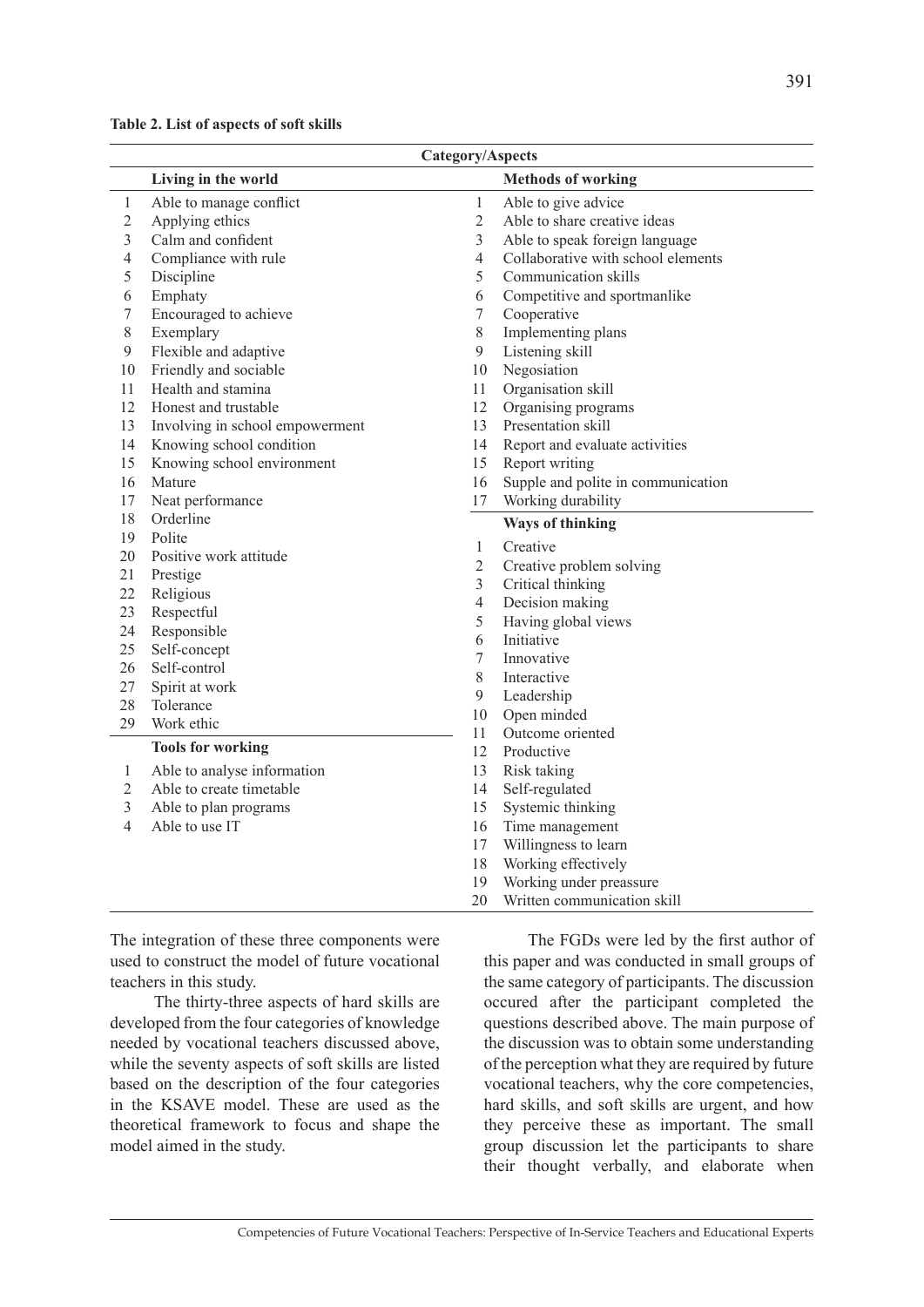asked by the researchers. They might compare, contrast, add more details, clarify or confirm their statements as the discussion went through. The data was transcribed, categorised into themes and then sub-themes, and was subsequently used to conclude and explain the constructed model generated by the rating results.

# **FINDINGS AND DISCUSSION** *Findings*

The main finding of this study is the perception of vocational teachers or experts involved in this study. As mentioned previously, the data was gathered by interacting directly with the participants to understand their thought regarding the current situational aspects of vocational teachers, hence driving the formulation of the core competencies, hard skills, and soft skills expected to have by future vocational teachers.

It can be seen from Table 3, the ten key competencies in descending order from the highest percentage, which means the frequently mentioned by the participants, to the lowest percentage. The top three competencies may be mapped into hard skills as they represent hard skills of vocational teachers. Followed by soft skills for the fourth to sixth competencies. These results show that core competencies for teaching are mostly hard skills, without eliminating the relevancy of soft skills.

Findings on hard skills and soft skills perceived to be urgent by vocational teachers/ experts can be seen in Table 4 and Table 5 respectively. It is notable that two categories of hard skills appear in the top mostly perceived to be critical for future vocational teachers. Curriculum that is part of the pedagogic knowledge remains the most important, both for delivering practicum and theoretical subject matters. Curriculum includes how learning and instruction is managed, and the other related activities. Practicum is usually a hands-on activiy or workshop where students can learn to apply knowledge, to perform a scpecific task, or to solve a case. Content category represents content knowledge, which is specific in a domain, needed for future vocational teachers to be professional. The results show that both practicum and theory content are important to master.

It is interesting to highlight that the category of living in the worlds, with the top three aspects are mentioned by all participants, these are honest and trustable, discipline, and exemplary. It seems likely the perception of future teacher's soft skill is more to show good attitude to students, and to build liveble community at school. The only one aspect appears as the category ways of thinking is innovative and creative. Perhaps, this aspect is a result of continuous learning, which might be more likely simultaneously gained after having expertise or a high level of hard skills.

# *Discussion*

This research was firstly aimed to identify the core competencies for future vocational teachers, along with the most urgent hard skill and soft skill aspects. Using the perspective of in-service vocational teachers and experts, this study also proposes a model of competency of future vocational teachers. The accumulation of perceived core competencies, most urgent aspects of hard and soft skills has been depicted. Based on the rational and thought constructed during the FGDs, the model is discussed in the following.

First of all, as the number of vocational schools, in fact, has been increasing recently, not only in Indonesia (Harto, 2016) but also in many other countries (Messman, Stoffers, Van der

| No. | Competencies                            | % of occurance | Relevant to |
|-----|-----------------------------------------|----------------|-------------|
| 1.  | Pedagogic competence                    | 84,62          | Hard skills |
| 2.  | Content competence                      | 76,92          | Hard skills |
| 3.  | ICT competence                          | 53,85          | Hard skills |
| 4.  | Creative                                | 38,46          | Soft skills |
| 5.  | Innovative                              | 38,46          | Soft skills |
| 6.  | Verbal and written communication        | 30,77          | Soft skills |
| 7.  | Understanding student's characteristics | 23,08          | Hard skills |
| 8.  | Religious and pious                     | 23,08          | Soft skills |
| 9.  | Personal competence                     | 15,38          | Soft skills |
| 10. | Foreign language mastery                | 15,38          | Soft skills |

**Table 3. The ten core competencies perceived by vocational teachers/experts**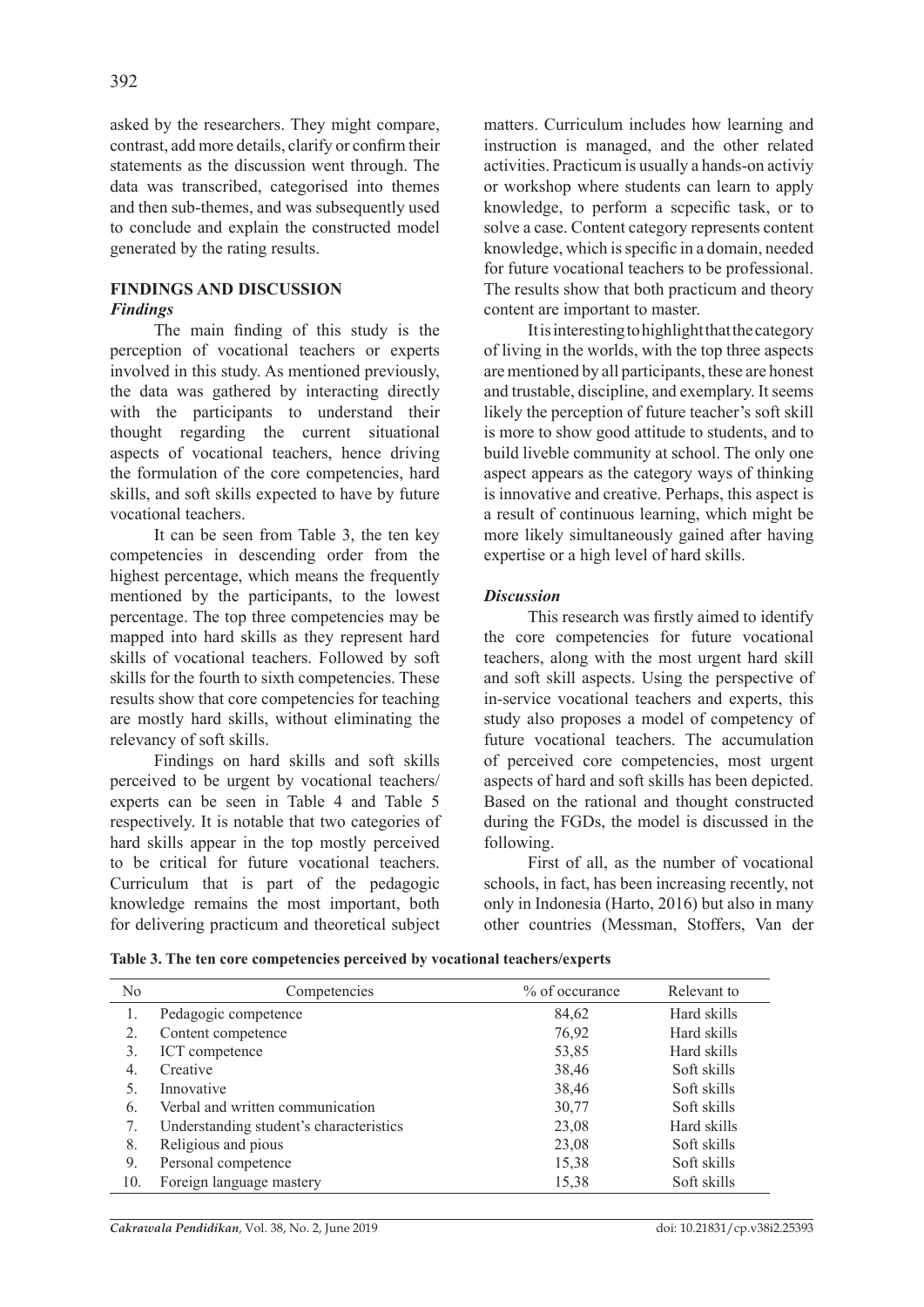| N <sub>0</sub> | Aspects                                         | % of occurance | Category   |
|----------------|-------------------------------------------------|----------------|------------|
|                | Managing practicum                              | 100,00         | Curriculum |
| 2.             | Arranging theoretical lesson                    | 98,08          | Curriculum |
| 3.             | Mastering practicum content                     | 98,08          | Content    |
| 4.             | Mastering theory                                | 96,15          | Content    |
| 5.             | Understanding content of lesson                 | 96,15          | Content    |
| 6.             | Involving in learning innovation                | 94,23          | Curriculum |
| 7.             | Understanding standard of learning competencies | 94,23          | Curriculum |
| 9.             | Understanding student's characteristics         | 94,23          | Student    |
| 9.             | Using media and educational tools               | 94,23          | Technology |
| 10.            | Using ICT for teaching                          | 94,23          | Technology |

**Tabel 4. The ten most important hard skills perceived by vocational teachers/experts**

|  |  |  | Table 5. The ten most important softskills perceived by vocational teachers/experts |
|--|--|--|-------------------------------------------------------------------------------------|
|  |  |  |                                                                                     |

| N <sub>0</sub>   | Aspects                 | % of occurance | Category            |
|------------------|-------------------------|----------------|---------------------|
| 1.               | Honest and trustable    | 100,00         | Living in the world |
| $\overline{2}$ . | Discipline              | 100,00         | Living in the world |
| 3.               | Exemplary               | 100,00         | Living in the world |
| $\overline{4}$ . | Calm and confident      | 98,08          | Living in the world |
| 5.               | Responsible             | 98,08          | Living in the world |
| 6.               | Work ethic              | 98,08          | Living in the world |
| 7.               | Spirit at work          | 98,08          | Living in the world |
| 8.               | Polite                  | 96,15          | Living in the world |
| 9.               | Religious               | 96,15          | Living in the world |
| 10.              | Innovative and creative | 96,15          | Ways of thinking    |

Heijden, & Mulder, 2017; NCES, 2016)indicated that the need of qualified workforce increases. Additionally,it shows that the government pays more attention to the need of skill-ful human resources to meet the demand of labour market. Nevertheless, this brings consequence that more professional vocational teachers are expected. The current study adds our knowledge of some competencies perceived by existing teachers and vocational experts towards the knowledge or skills should be acquired by teachers for the 21st century vocational education.

The core competencies were found to be relevant to aspects of hard and soft skills, however, it is indicated that hard skills are more needed than the soft skills when it comes into competent vocational teachers. This result is align with previous research indicating that to be a competent teachers, managing instruction and the content is part of the desirable skills for teachers (Mishra & Koehler, 2006).

As disscused in the previous section, Mishra and Koehler (2006) suggested that it is important for teachers to have technological knowledge, and therefore to be able to integrate them as technological pedagogical content knowledge. The current study confirms that the first three core compentencies are related to pedagogical and technological knowledge, concurrently they are supported by the hard skill aspects of curriculum and content. This is supported by statements given by vocational education experts during the FGDs, by Expert-MBT for the pedagogic competence, by Expert-MCS & UPI for the content competence, and by Expert-SKN for the technology competence, as follows.

"Learning in vocational and public schools is different, the important aspect is supervision, so teachers must have strong pedagogic competence. It is also that learning in vocational schools is ended by competency test." [Expert-MBT]

"The fast development indeed requires new competency, and so for vocational teachers. New competency must be formulated, while basic ability is strengthen... The main thing is that teacher must have strong mastery in a subject matter." [Expert-MCS]

"A successful education can be seen from two aspects, these are teacher and student. The preparation of vocational teachers must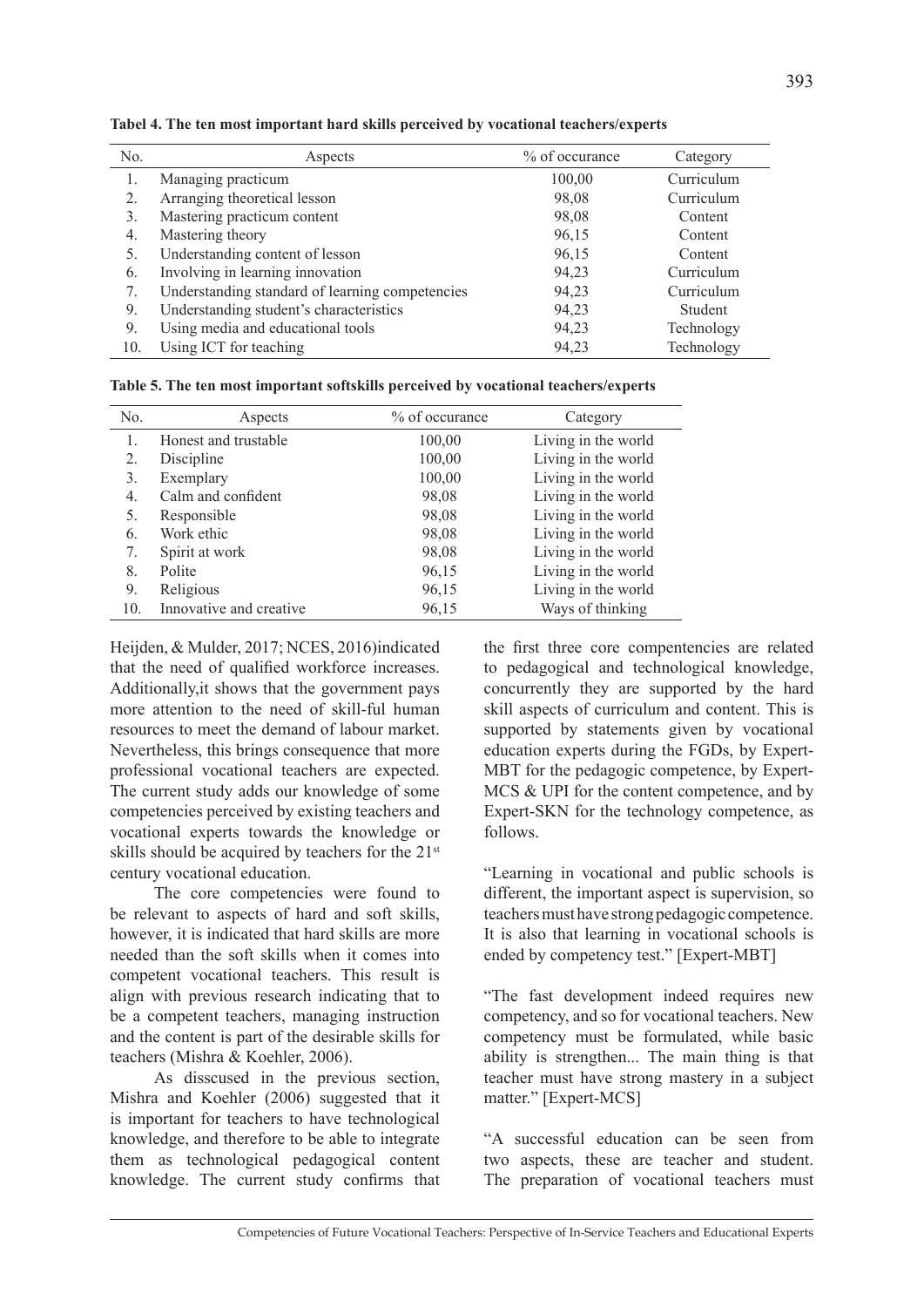be relevant with the spectrum therefore [the teacher] really master the competence of their field." [Expert-UPI]

"Competencies of future graduates may be replaced by computers, therefore new paradigm is needed. Accordingly, teachers need to master how to use new technology." [Expert-SKN]

Nevertheless, aspects of soft skills should not be overlooked as the finding also shows that the relevancy is in balanced with the aspects of hard skills. The FGDs give insights that soft skills are often understood as character or attitude of teachers. The KSAVE model used as the framework of soft skills in this paper assists the researchers to distinguish the aspects of soft skills (Binklley et al., 2012). The category of living in the world that turns to be the dominant aspects found in this research indicated that desirable future vocational should be those who are able to be good citizen, determined life and career, and have responsibility as a personal and part of the community. Giving the results that the top three mentioned soft skills are honest and trustable, discipline, and exemplary, it may be argued that the internal vocational school system should represent a well-being community. This finding is in line with previous study (Ellis et al., 2014), and is emphasised by the following statements from the teachers during the FGDs. The Teacher SMK-PIUS and SMKN-6 stated about the competencies for students, becoming exemplary and discipline. Arguably, the similar competencies are expected for the teacher. Besides that, the Teacher SMKN-2 stated about social responsibility that is to adapt with the external school environment.

"I agree that industry does not need smart person, but person with good attitude. For teachers, they need good education related to soft skills, including pre-service teachers, they must be able to be good example to students." [Teacher SMK-PIUS<sub>1</sub>

"Teachers must be able to give students space to be creative since this is able to develop life skills to students. At the moment, we often see students have lack of competencies in discipline, fight, curiosity, and durability ... or what else ..." [Teacher SMKN-6]

"Teachers are often confused by policy that keeps changing, then teachers need to have ability to understand government rules." [Teacher SMKN-2]

The current study is challenged to construct the model of competency of future vocational teachers as proposed in Figure 1. This picture let us understood that what core competencies are built along with the certain hard and soft skills. Plackle et al. (2018) argue that students should be taught by teachers who have developed the application of knowledge and attitude. As well Johnston et al. (2016) assert that vocational teachers should be competent in using resources at vocational schools to facilitate the development of productive skills. It was said by the Expert-MGA and teacher SMK-PIKA in the FGDs, the integration between core competencies, aspects of hard and soft skills is not impossible, quoted below.

"The challenge of vocational education is mostly for productive teachers. Currently, there



**Figure 1. Model of competence of future vocational teachers**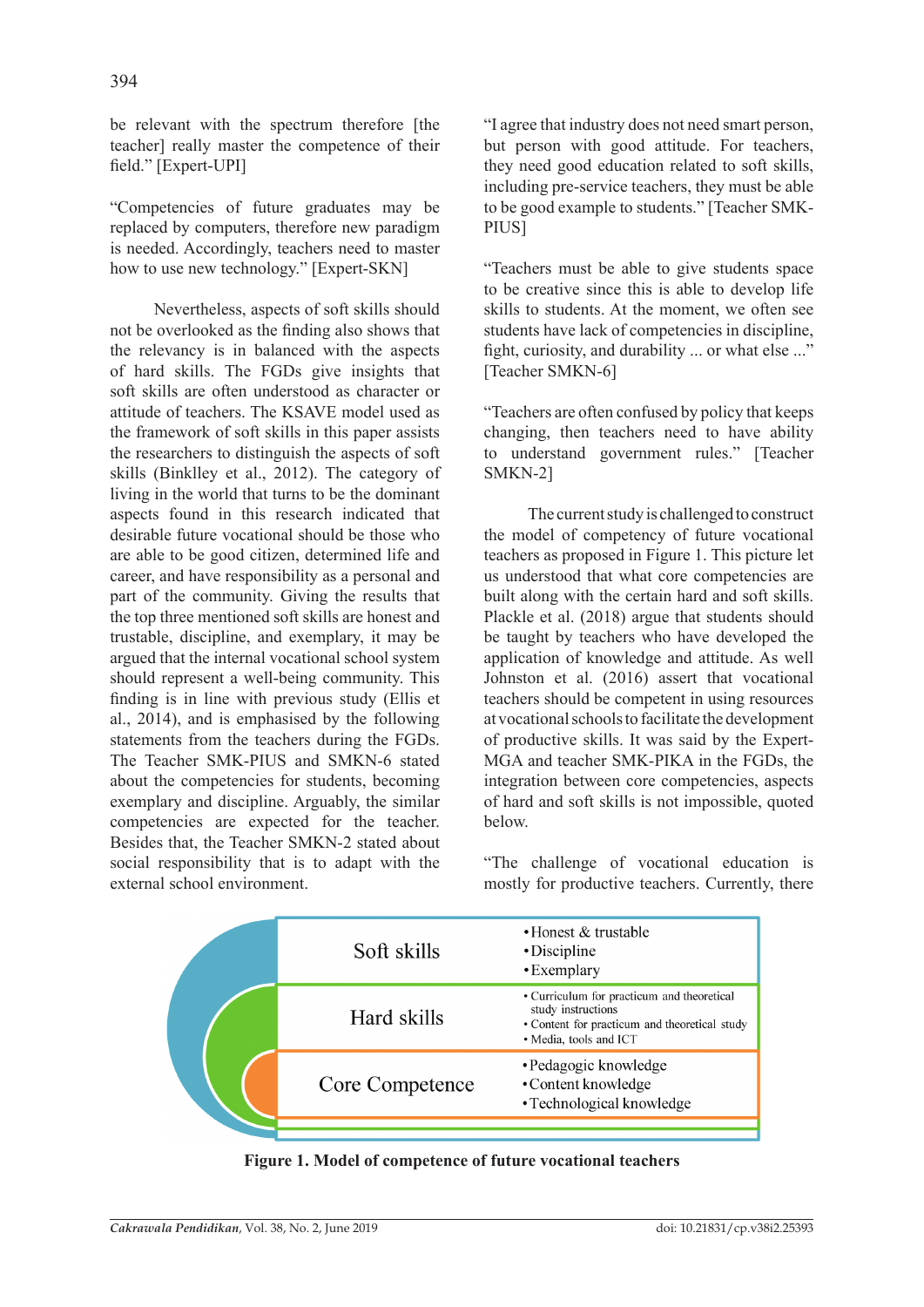are only 22% vocational teachers in the specific competence, the rest are normative and adaptive teachers. Additionaly, tools and equipment at vocational schools are two generation older, and little involves industry. Teachers are supposed to be able to conduct creative instructions that is instructional method that strengthen student's ability in critical thinking, creativity, communication, and collaboration." [Expert-MGA]

"Future teachers, as described by Ignatian values, must have competence, conscience, and compassion. These values will bring reflective pedagogy, therefore enable to form graduates with good character." [Teacher SMK-PIKA]

To sum up, the model shown in Figure 1 might be used as empirical information by the vocational education policy makers to reconsider integrating the urgency of hard and soft skill aspects in the vocational teacher education. The teacher educational institutes that produce vocational teachers is urged to develop the teacher education curricula that integrates these key competencies in their standards. This institute also plays important roles in organising continuous professional developemnt skills for vocational teachers, as a means to sustain teacher's competencies (Grollmann, 2008). Furthermore, it is agreed that vocational education is a formal program to assist graduates some skills ready to be used in the workforce (Billett, 2011; Flynn et al., 2016). It is interesting that the current teachers and experts in vocational education perceives particular competencies thought to be urgent, however a further study should be done involving employers in wide range of labor market.

# **CONCLUSION**

The results lead to a conclusion that for future vocational teachers, the core competencies that are relevant with the hard skills aspect are the pedagogic knowledge (instructions), content knowledge, and educational technology. In the aspect of soft skills, the main competencies that are considered very important for future vocational teachers are able to be exemplary, honest, and discipline. These belongs to the category of living in the world, which means the urgency of soft skills is to equip teachers with competencies to maintain well-being of the school community. The integrated model of competencies suggests to teacher education institutes that produce vocational teachers to develop the teacher education curricula that integrates these in performing their vocational education standards.

#### **REFERENCES**

- Billett, S. (2011). *Vocational education: purposes, traditions and prospects*. New York, NY: Springer.
- Binklley, M., Erstad, O., Herman, J., Raizen, S., Ripley, M., Miller-Ricci, M., & Rumble, M. (2012). Assessment and teaching of 21st century skills. In P. Griffin, B. McGaw, & E. Care (Eds.), *Defining twenty-first century skills*. Dordrecht: Springer.
- Brockmann, M., Clarke, L., Méhaut, P., & Winch, C. (2008). Competence-based vocational education and training (VET): the cases of England and France in a European perspective. *Vocations and Learning,*  1(5), 453-466. doi:10.1007/s12186-008- 9013-2.
- Brockmann, M., Clarke, L., & Winch, C. (2008). Knowledge, skills, competence: European divergences in vocational, education and training (VET)—the English, German and Dutch cases. *Oxford Review of Education, 34(5), 547-567*. doi:10.1080/03054980701782098.
- Cheng, Y. Y., Yeh, L. J., Liu, K. S., & Mok, M. M. C. (2011). The development of indicators for the basic competencies of university students. *Psychological Testing, 58*(3), 531-558.
- Cukier, W., Hodson, J., & Omar, A. (2015). *Soft skills are hard: a review of literature*. Canada: Ryerson University.
- Ellis, M., Kisling, E., & Hackworth, R. G. (2014). Teaching Soft Skills Employers Need. *Community College Journal of Research and Practice, 38*(5), 433-453. doi:10.108 0/10668926.2011.567143.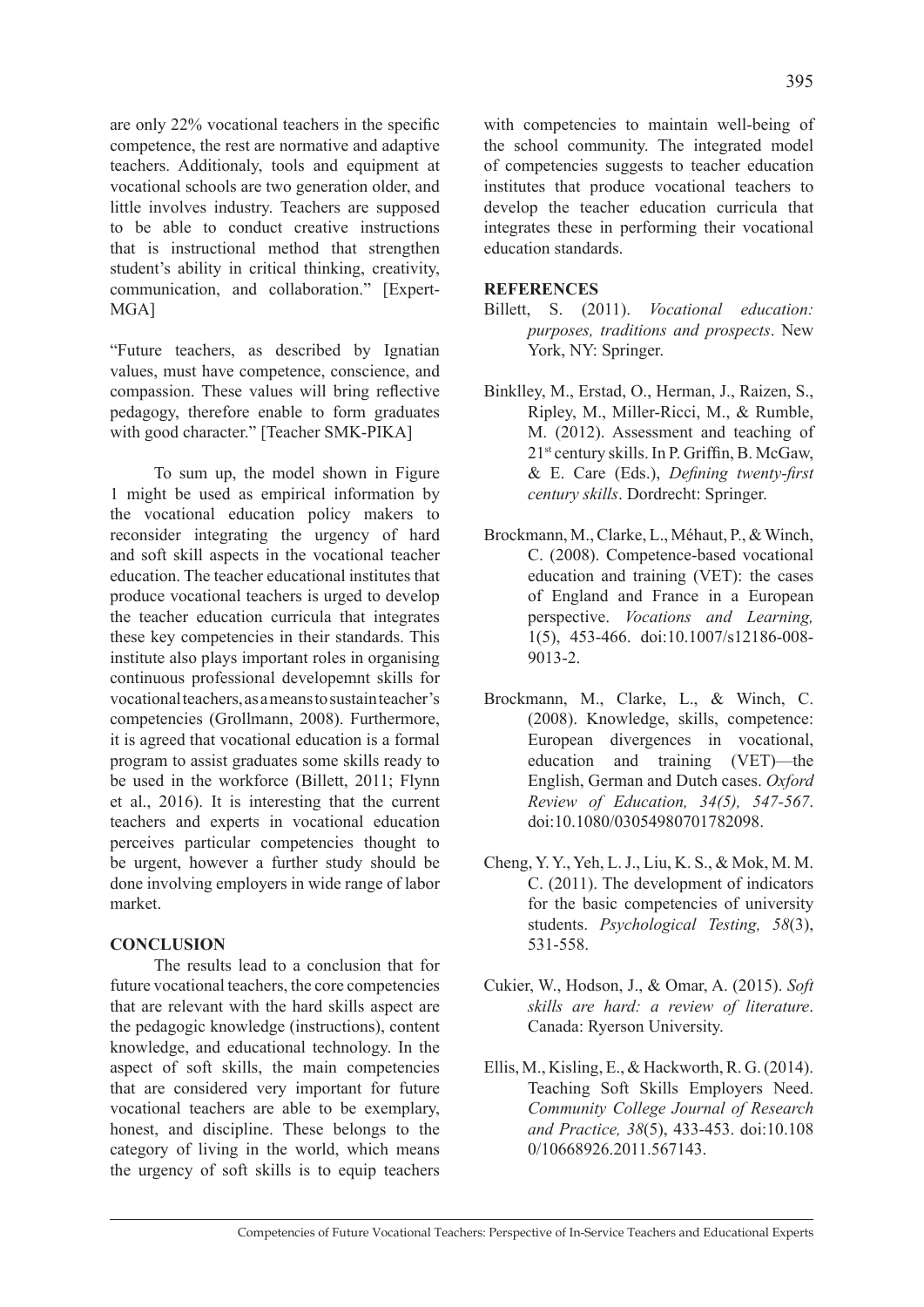- Finch, C. R., & Crunkilton, J. R. (1999). *Curriculum development in vocational and technical education*. Boston, MA: Allyn and Bacon.
- Flynn, M. C., Lissy, R., Alicea, S., Tazartes, L., & McKay, M. M. (2016). Professional development for teachers plus coaching related to school-wide suspensions for a large urban school system. *Children and Youth Services Review, 62*(March), 29-39. doi:10.1016/j.childyouth.2016.01.015.
- Golombek, P. R., & Johnson, K. E. (2017). Reconceptualizing teachers' narrative inquiry as professional development. *Issues in Teachers Professional Development, 19*(2), 15-28. doi:10.15446/profile. v19n2.65692.
- Gonçalves, H. J. L., Dias, A. L. B., & Peralta, D. A. (2018). Comparative study on mathematics teaching in professional education curriculum: Brazil and the United States. *Bolema - Mathematics Education Bulletin, 32*(60), 31-56. doi:10.1590/1980-4415v32n60a02.
- Grollmann, P. (2008). The quality of vocational teachers: teacher education, institutional roles and professional reality. *European Educational Research Journal, 7*(4), 535- 547. doi:10.2304/eerj.2008.7.4.535.
- Grosch, M. (2017). Developing a competency standard for TVET teacher education in Asean countries. *Jurnal Pendidikan Teknologi dan Kejuruan, 23*(3), 279-287. doi:10.21831/jptk.v23i3.13418.
- Harris, R., Guthrie, H., Hobart, B., & Lundberg, D. (1995). *Competency-bsed education and training: Between a rock and a whirlpool*. South Melbourne: Macmillan Education AU.
- Harto, S. P. (2016). Kontribusi kebijakan peningkatan jumlah siswa SMK terhadap pembangunan ekonomi Indonesia. [Contribution of policy in improving the number of vocational school students towards the economic development of

Indonesia]. *Cakrawala Pendidikan, 35*(3), 301-311. doi:10.21831/cp.v35i3.11443.

- Johnston, J., Loyalka, P., Chu, J., Song, Y., Yi, H., & Huang, X. (2016). The impact of vocational teachers on student learning in developing countries. *Comparative Education Review, 60*(1), 131-150. doi:10.1086/684360.
- Kamin, D. C. (2016). The common core state standards for mathematics and college readiness. *The Mathematics Educator, 25*(Special Issue), 52-70.
- Kim, M., Youn, S., Shin, J., Park, M., Song, K. O., Shin, T., . . . Hong, S. (2007). A review of human competence in educational research: Levels od K-12, college, adult, and business education. *Asia Pacific Education Review, 8*(3), 500-520. doi:10.1007/BF03026477.
- Köpsén, S. (2014). How vocational teachers describe their vocational teacher identity. *Journal of Vocational Education and Training, 66*(2), 194-211. doi:10.1080/13 636820.2014.894554
- Kukla-Acevedo, S. (2009). Do teacher characteristics matter? New results on the effects of teacher preparation on student achievement. *Economics of Education Review, 28*(1), 49–57. doi:10.1016/j. econedurev.2007.10.007.
- Messman, G., Stoffers, J., Van der Heijden, B., & Mulder, R. (2017). Joint effect of job demands and job resources on vocational teachers' innovative work behavior. *Personnel Review, 46*(8), 1948-1961. doi:10.1108/pr-03-2016-0053.
- Metzlera, J., & Woessmann, L. (2012). The impact of teacher subject knowledge on student achievement: Evidence from withinteacher within student variation. *Journal of Development Economics, 99*(2), 486- 496. doi:10.1016/j.jdeveco.2012.06.002.
- Miles, C. L., & Wilson, C. (2004). Learning outcomes for the twenty-first century: